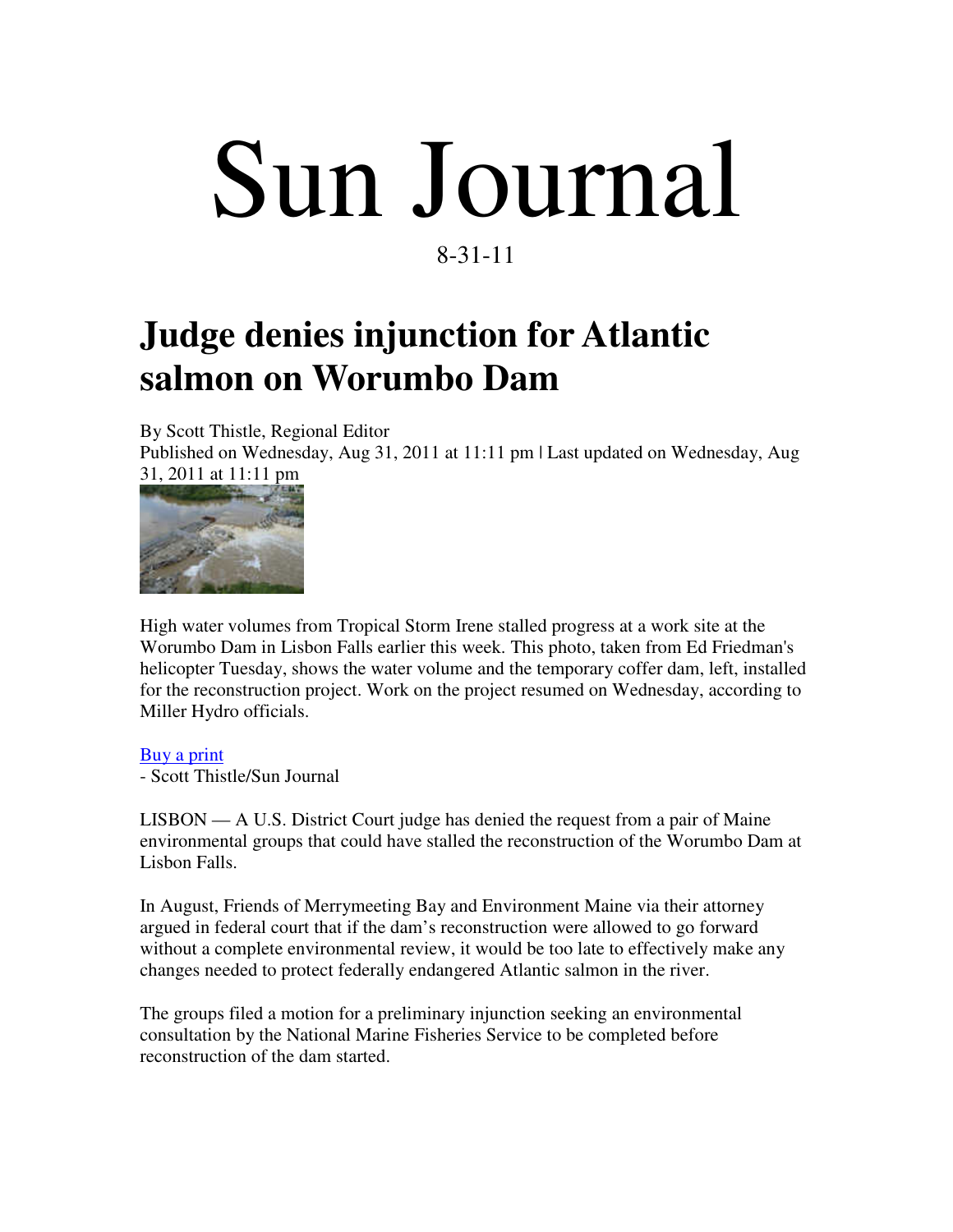Miller Hydro Group, which owns and operates the dam, applied for authorization from the Federal Energy Regulatory Commission to replace the 520-foot-long timber crib portion of its dam because it was in poor condition, according to documents filed in court earlier this year.

FERC, the licensing agency for the dam, issued the reconstruction permit after the marine fisheries service agreed to waive the consultation because the nature of the reconstruction was deemed an emergency.

On Aug. 17, U.S. District Court Judge George Z. Singal denied the environmental groups' request, writing, "While the court does not ignore the significant public interest in preserving the endangered Atlantic salmon, there is no evidence in the current record suggesting that the Worumbo project has in fact caused any taking of the species in violation of the (Endangered Species Act)."

In his conclusion, Singal also notes that were the injunction granted, it would not have necessarily stopped the reconstruction of the dam or if it did, that stoppage would not have resulted in better protection for the salmon.

Singal notes, "It is far from clear that the intended ripple effect on the preliminary injunction requested by Plaintiffs would not harm the public."

Singal wrote that ongoing consultations on the project from the National Marine Fisheries Service aimed at ensuring Atlantic salmon are protected would stop under the injunction, were it granted, and the end result could very well be more damaging to the fish than allowing the work to continue.

"Thus, on the record presented, the Court believes that the public interest is best served by not interfering with a dam project that is literally and figuratively midstream," Singal wrote.

Ed Friedman, the executive director of Friends of Merrymeeting Bay, said his organization was obviously disappointed with Singal's ruling.

Friedman said his organization has questioned whether the emergency conditions the dam owners cited for the dam's rebuild, without an official environmental impact consultation, ever existed.

He said for years the dam was granted waivers from FERC allowing the dam to be operated without any emergency plan, mainly because the dam was classified as a "low hazard dam."

"Is the coffer dam stronger than the original dam — or not?" Friedman asked after an aerial tour of the dam Tuesday. "I don't know but clearly that's getting stressed out now. In theory they're still under emergency, I guess, until the new dam is built. Anyone can access any of those fishing areas below the dam and walk there and do their thing."